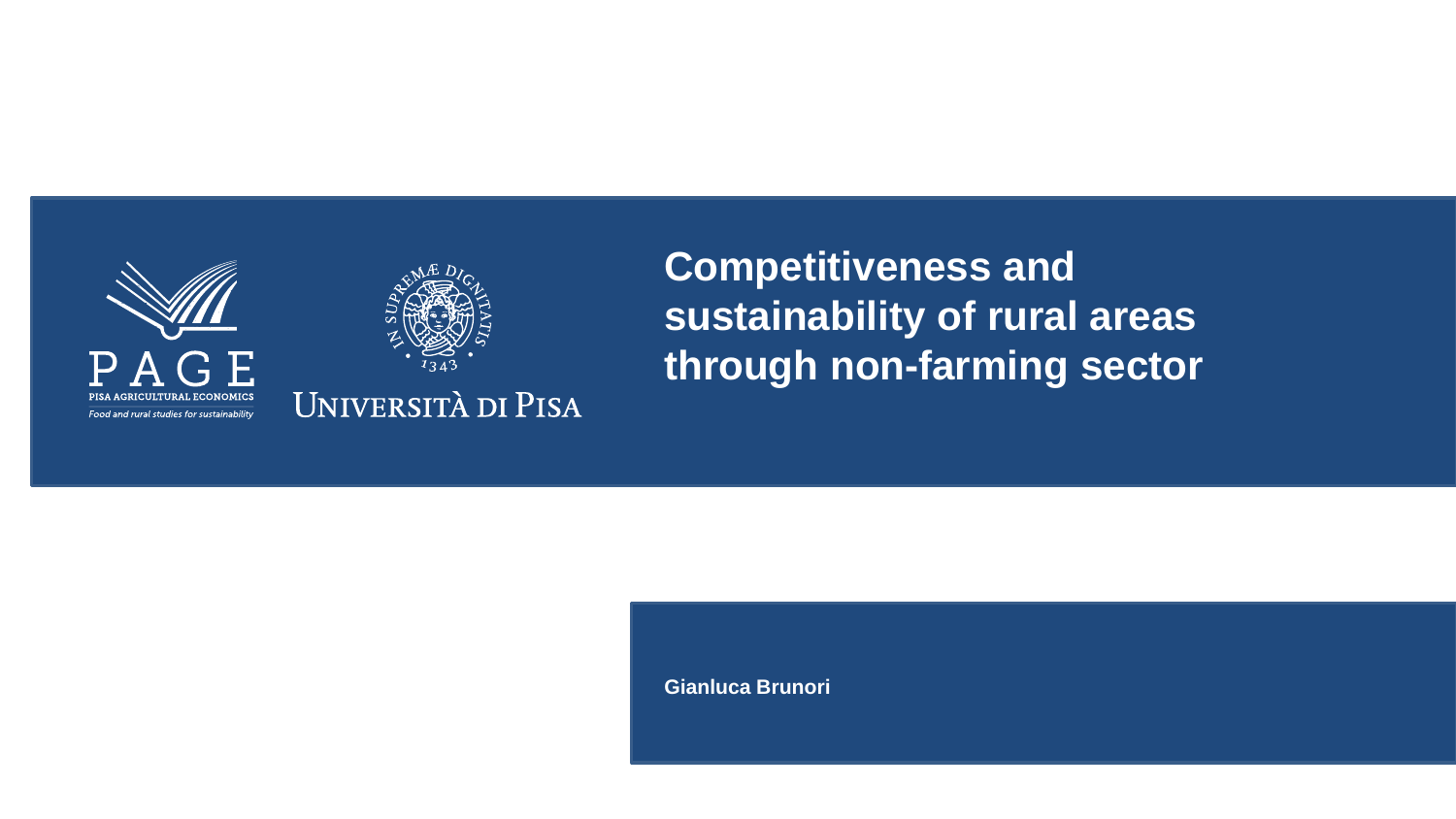### **Relevant projects**





#### salsa

small farms small food businesses and sustainable food security



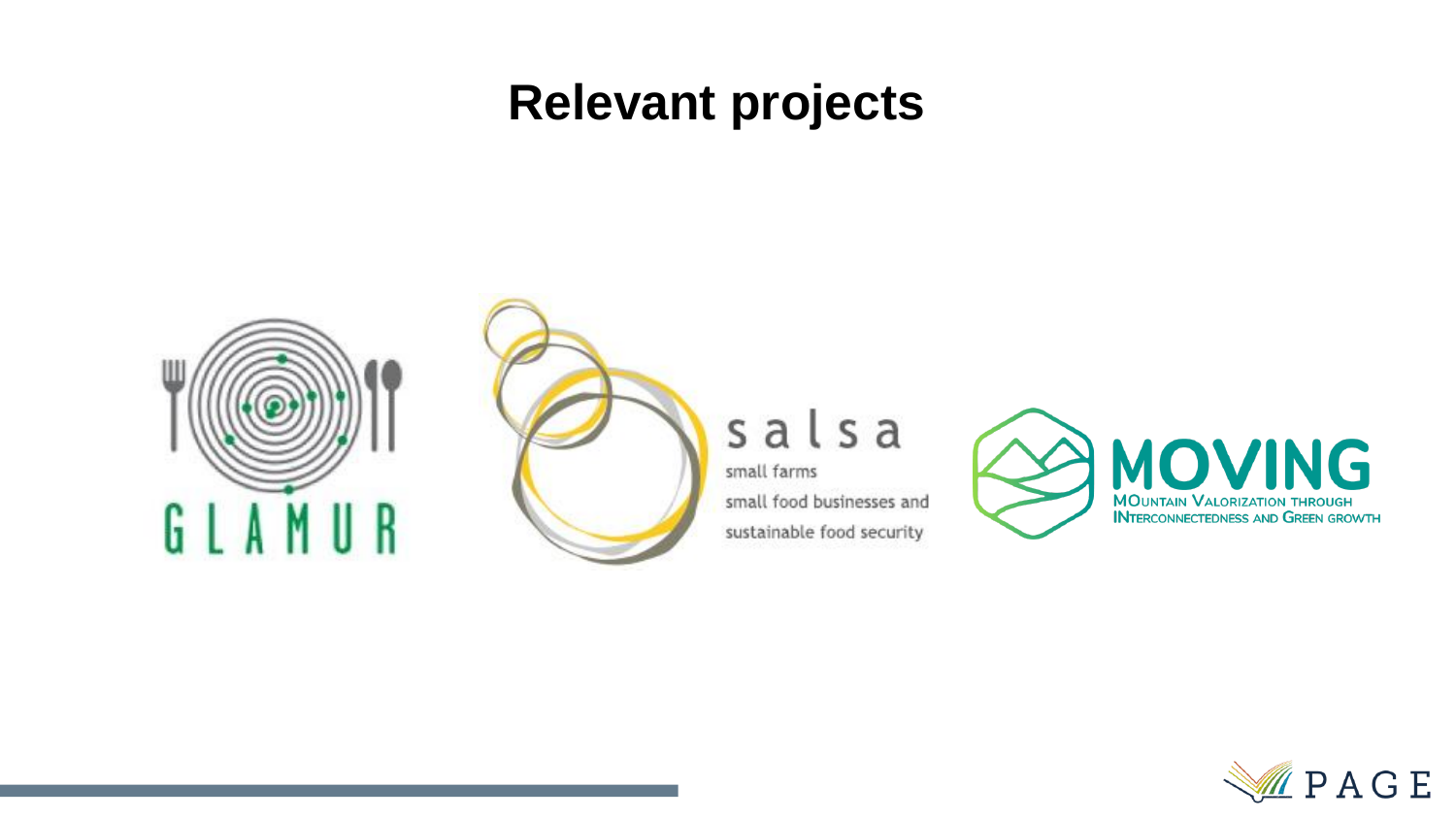### **What do I mean with non-farming sector?**

- Food (processing, distribution, retailing)
- Timber and pulp
- Other bioproducts
- Tourism
- Services

All non-farm activities that have a primary resource base

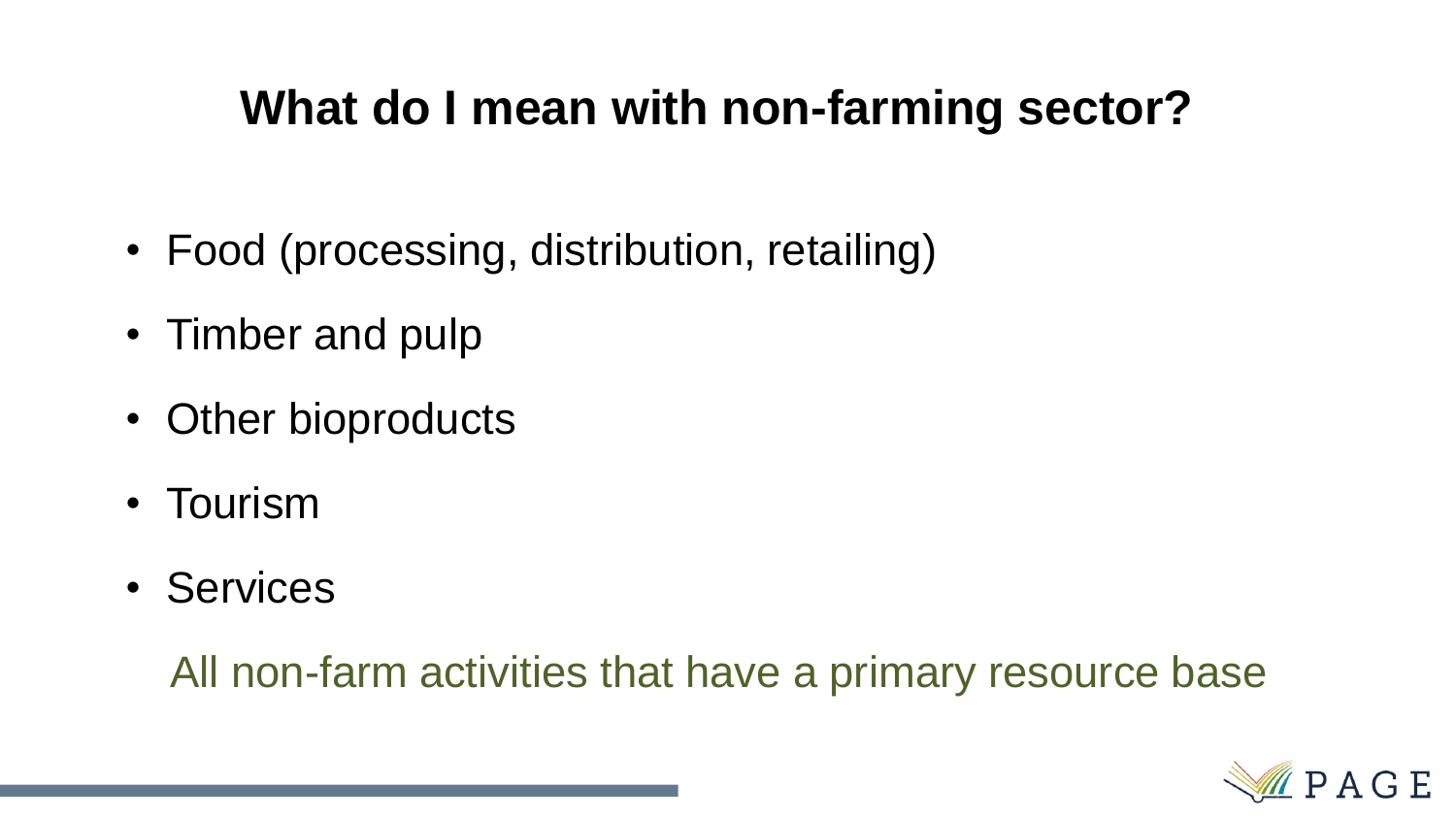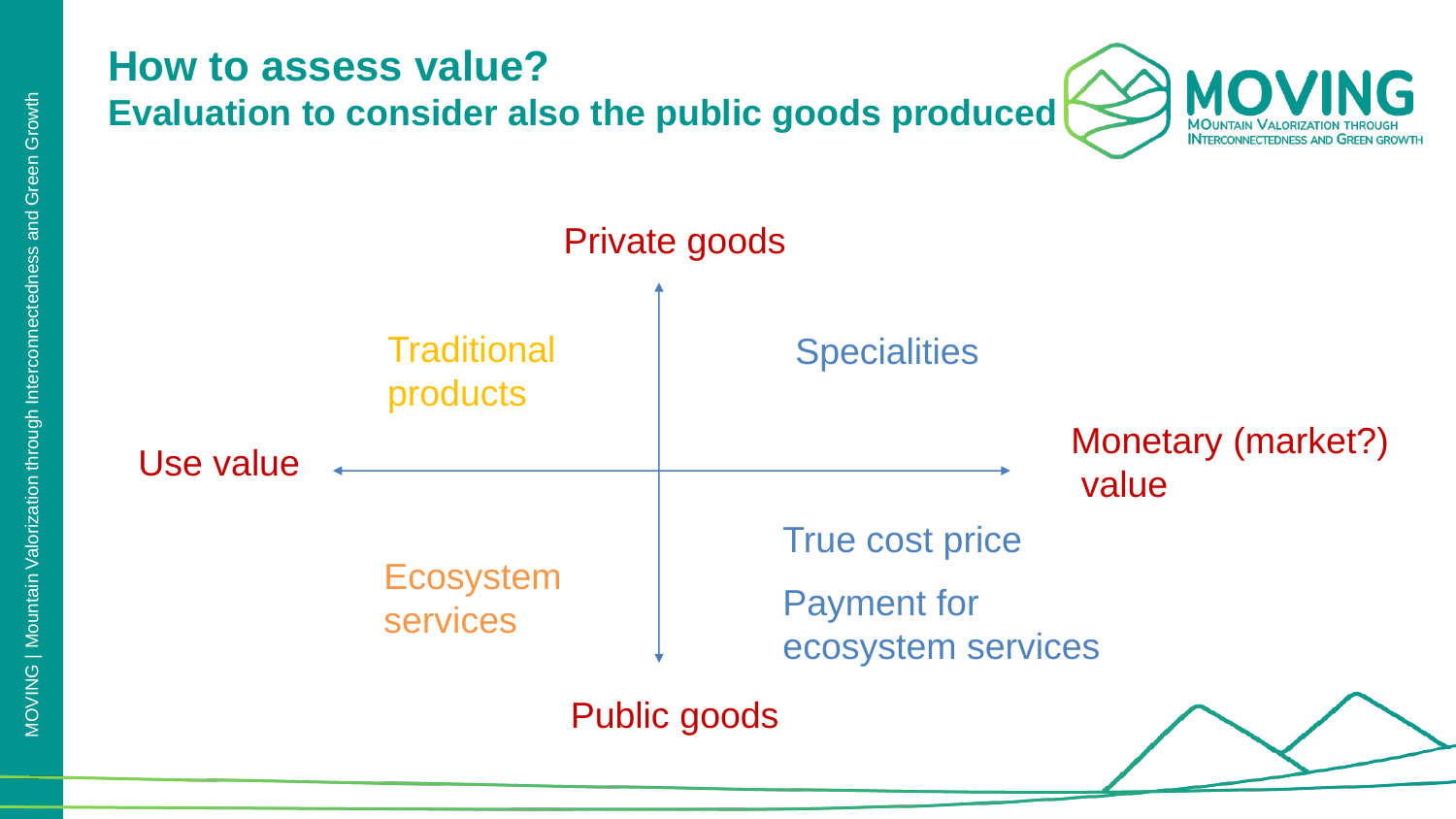



## **Value creation**

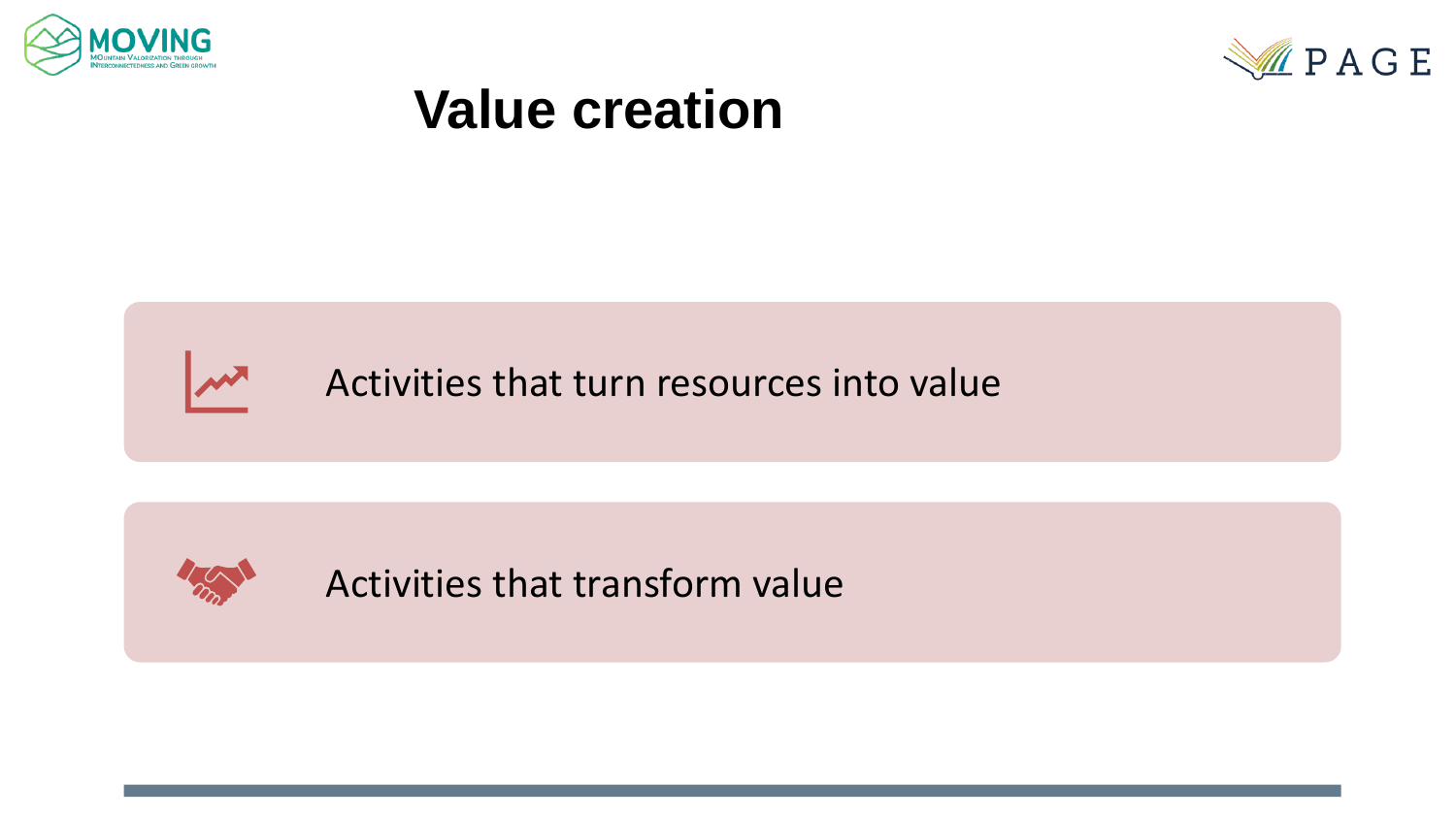

# **GLAMUR sustainability matrix**

(evaluation criteria and potential indicators)

|                                                                                            | <b>Economic</b>                | <b>Social</b>                                                                       | <b>Environmental</b>                                                                     | <b>Health</b>                                        |  |  |
|--------------------------------------------------------------------------------------------|--------------------------------|-------------------------------------------------------------------------------------|------------------------------------------------------------------------------------------|------------------------------------------------------|--|--|
| 1. Affordability<br>2. Creation and<br>3. Economic                                         | distribution of<br>added value | 7. Food security<br>8. Consumer<br>behaviour<br>9. Territoriality<br>10. Connection | 12. Resource use<br>13. Pollution<br>14. Biodiversity<br>15. Technological<br>innovation | 17. Nutrition<br>18. Food safety<br>19. Traceability |  |  |
| 4. Efficiency<br>5. Profitability<br>6. Resilience                                         | development                    | 11. Labour relations                                                                | 16. Food waste                                                                           |                                                      |  |  |
| 20. Animal welfare 21. Responsibility 22. Fair trade 23. Information and communication 24. |                                |                                                                                     |                                                                                          |                                                      |  |  |

Governance

**Ethical**

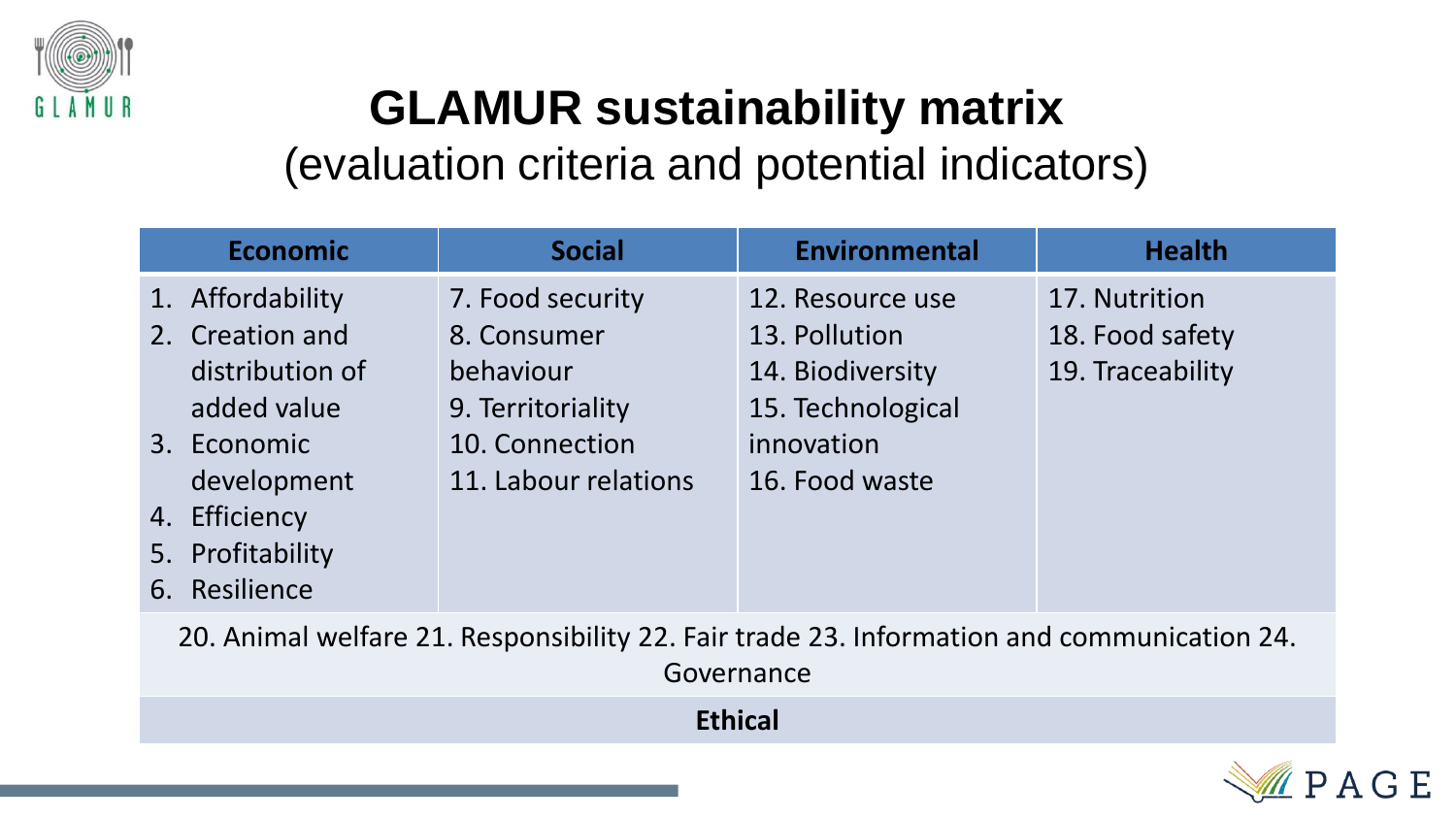# Value is created in value chains



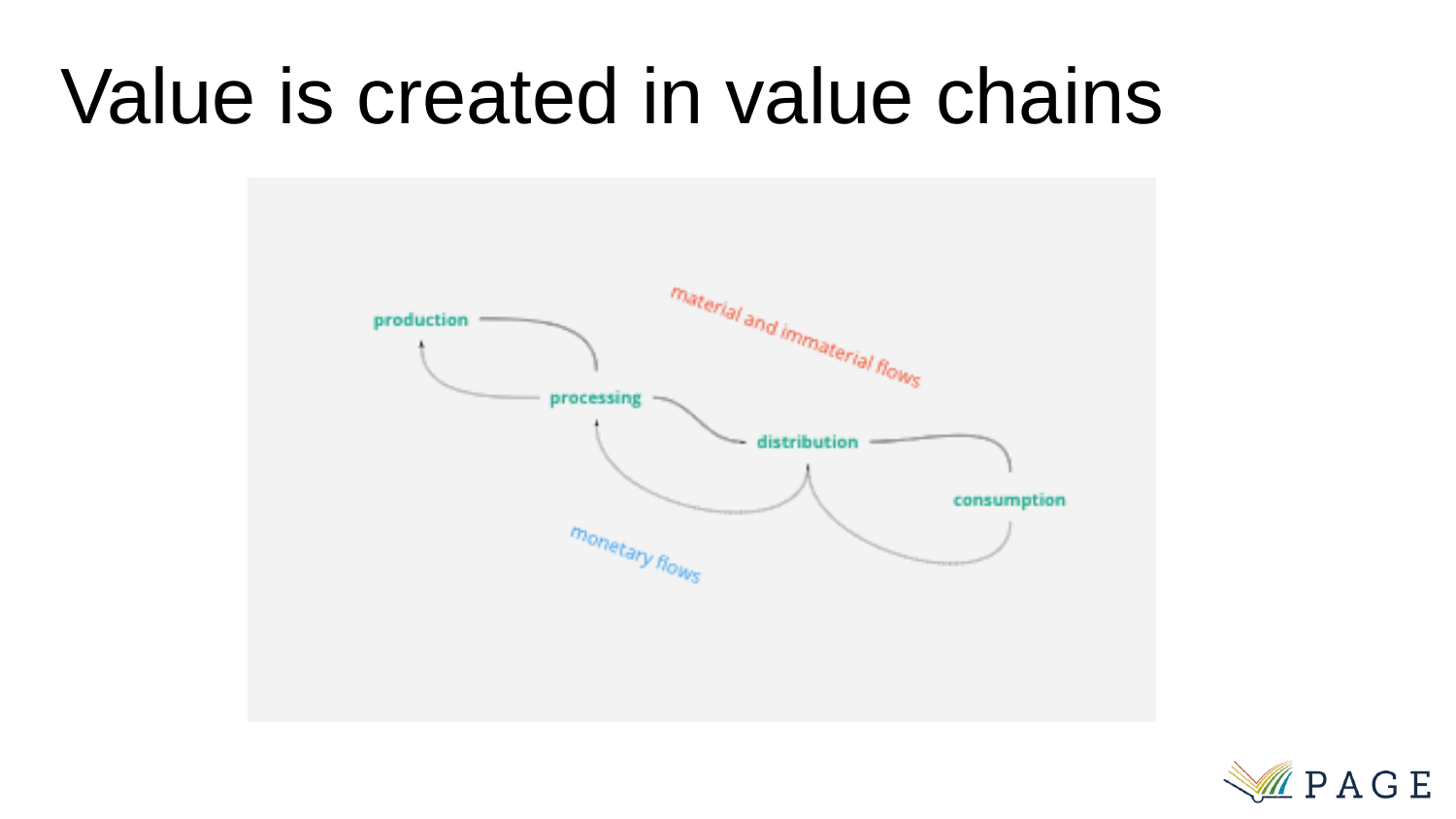### Example: Cinta senese

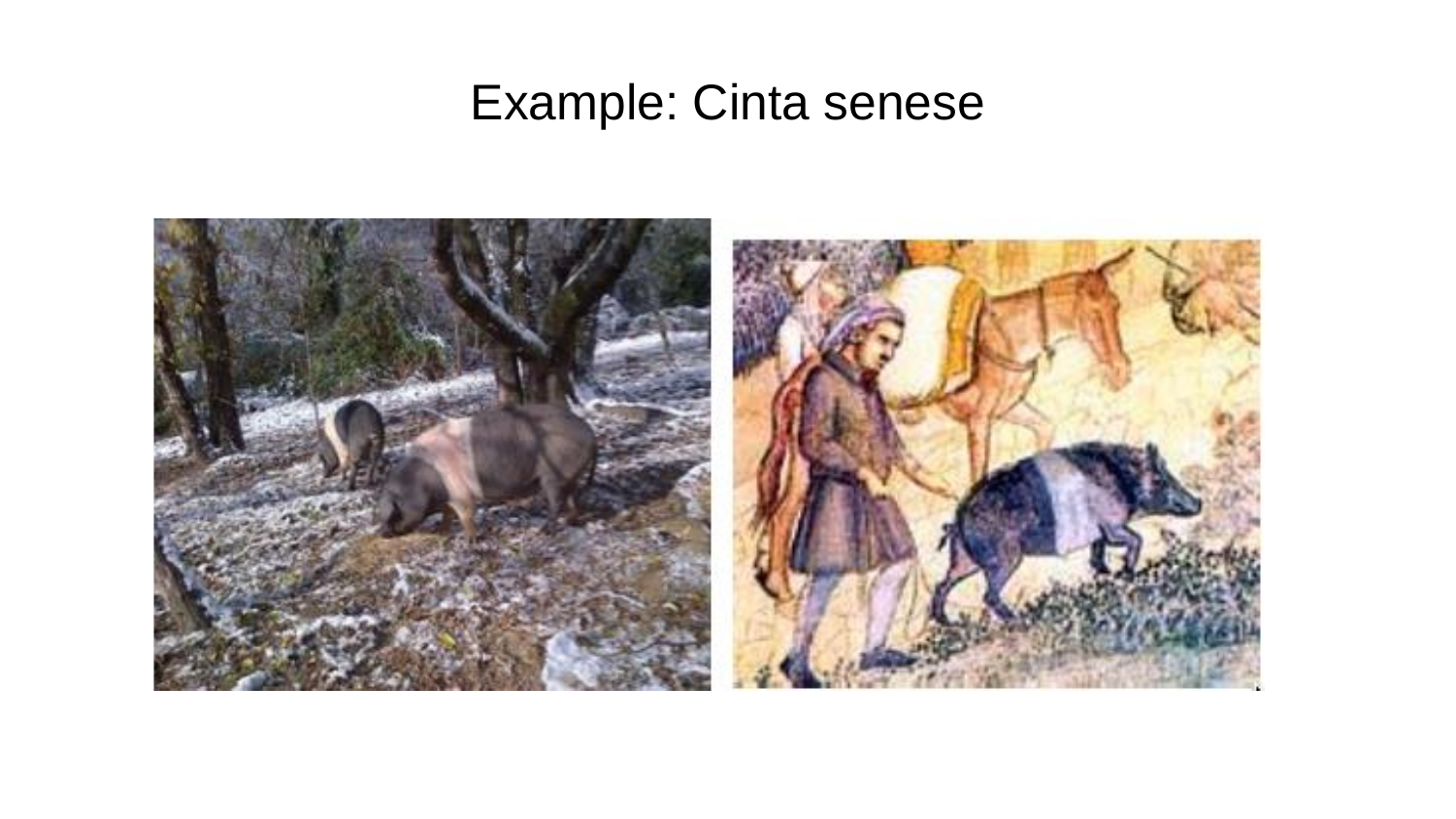#### Example

### Cinta senese vs generic ham in the Netherlands: spatial configuration



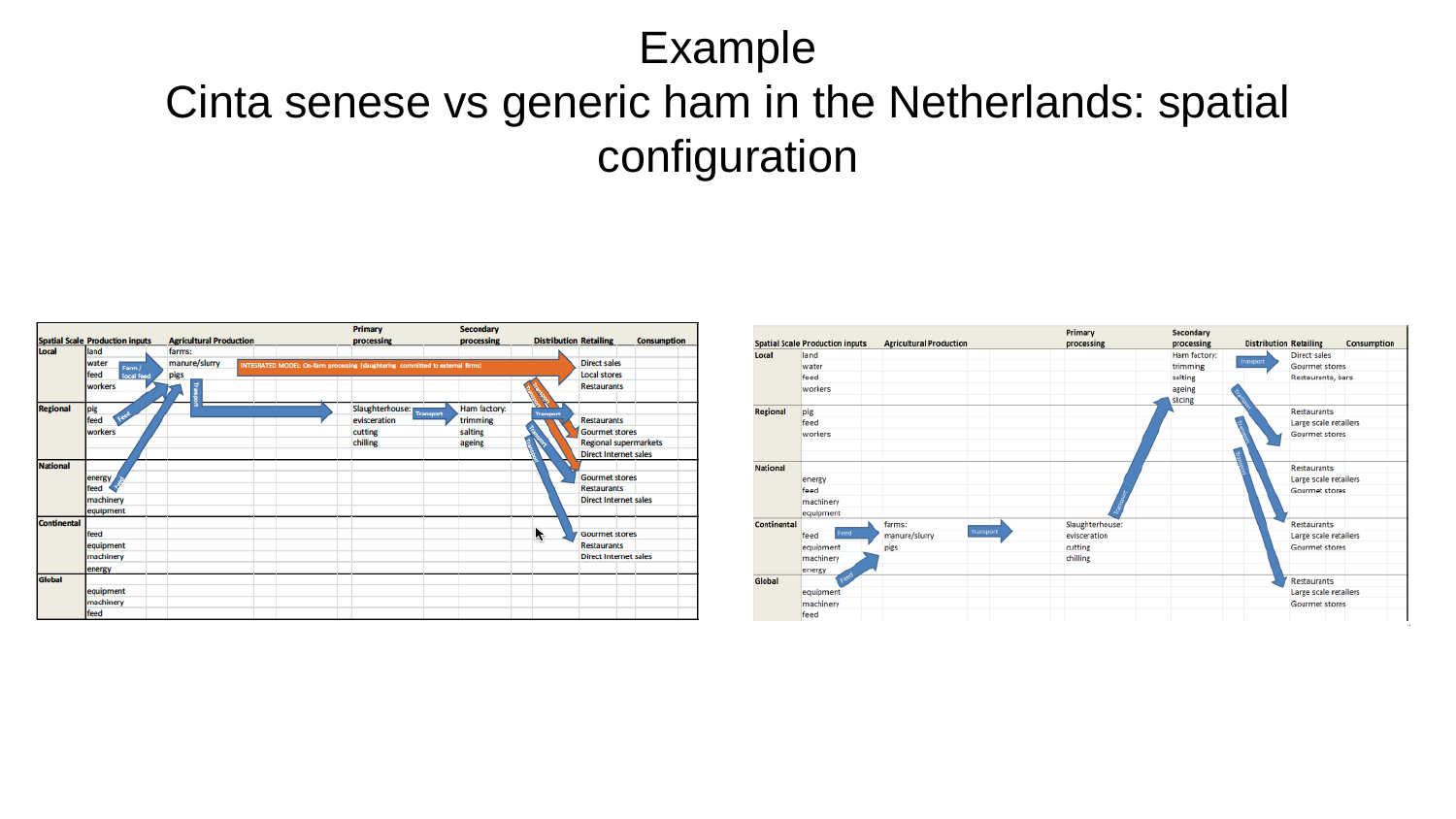#### Table 3.2 Soy dependencies of Dutch food produce(Source: LEI, 2010)

ТX.

| Product     | Kg Soy per 100 kg sold animal product |  |  |  |
|-------------|---------------------------------------|--|--|--|
| Milk        | 11                                    |  |  |  |
| Veal        | 128                                   |  |  |  |
| <b>Beef</b> | 175                                   |  |  |  |
| Pork meat   | 263                                   |  |  |  |
| Eggs        | 307                                   |  |  |  |
| Poultry     | 575                                   |  |  |  |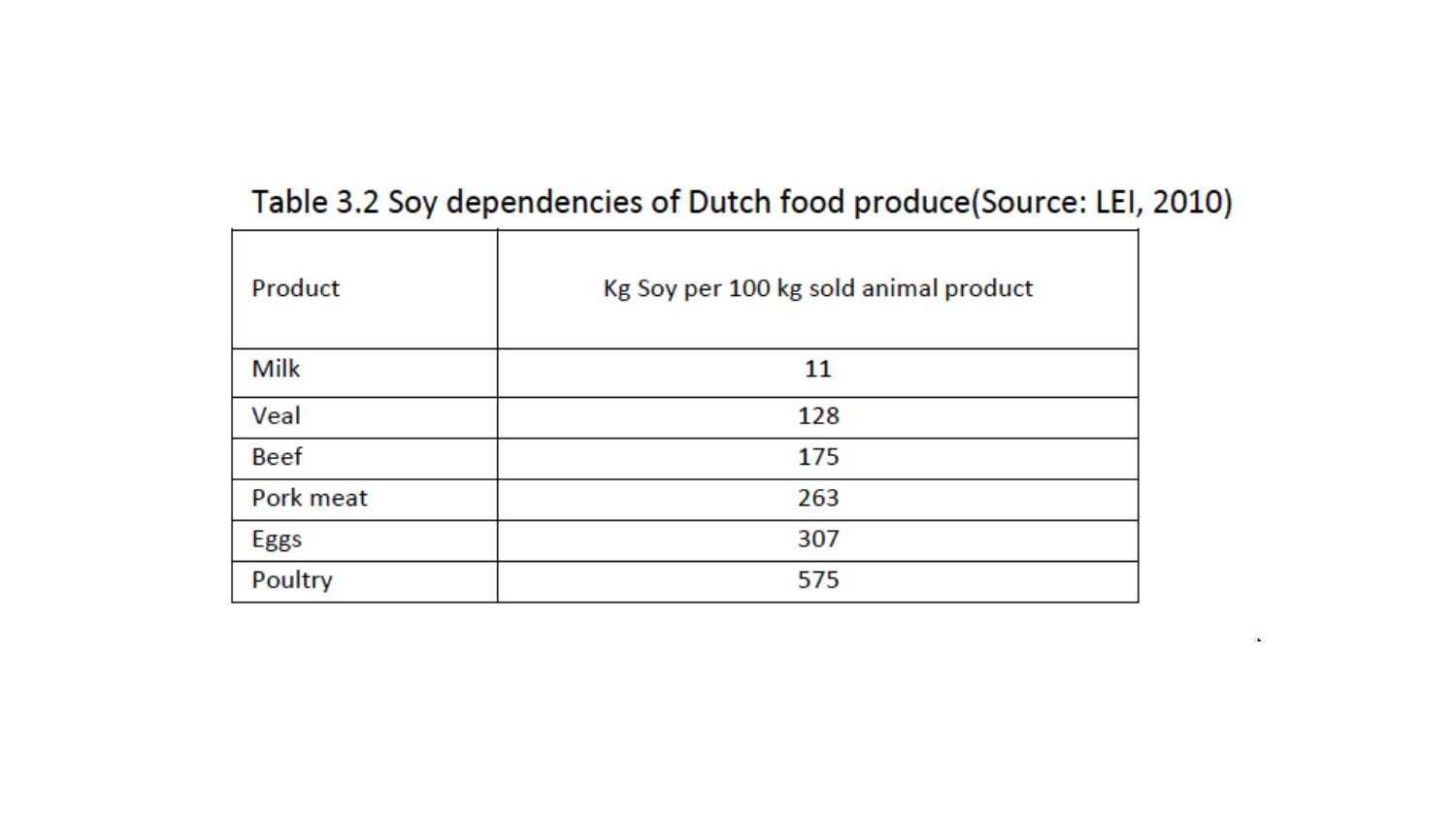

|              | No.<br>hams | <b>Price</b><br><b>/kg pig</b> | <b>Price</b><br>ham | <b>Added</b><br>value |
|--------------|-------------|--------------------------------|---------------------|-----------------------|
| cinta senese | 200         | 3,71                           | 39,8                | 1,67                  |
| parma ham    | 80,000      | 3,58                           | 7,66                | 0,42                  |
| generic ham  | 300,000     | 2,34                           | 4,03                | 0,28                  |

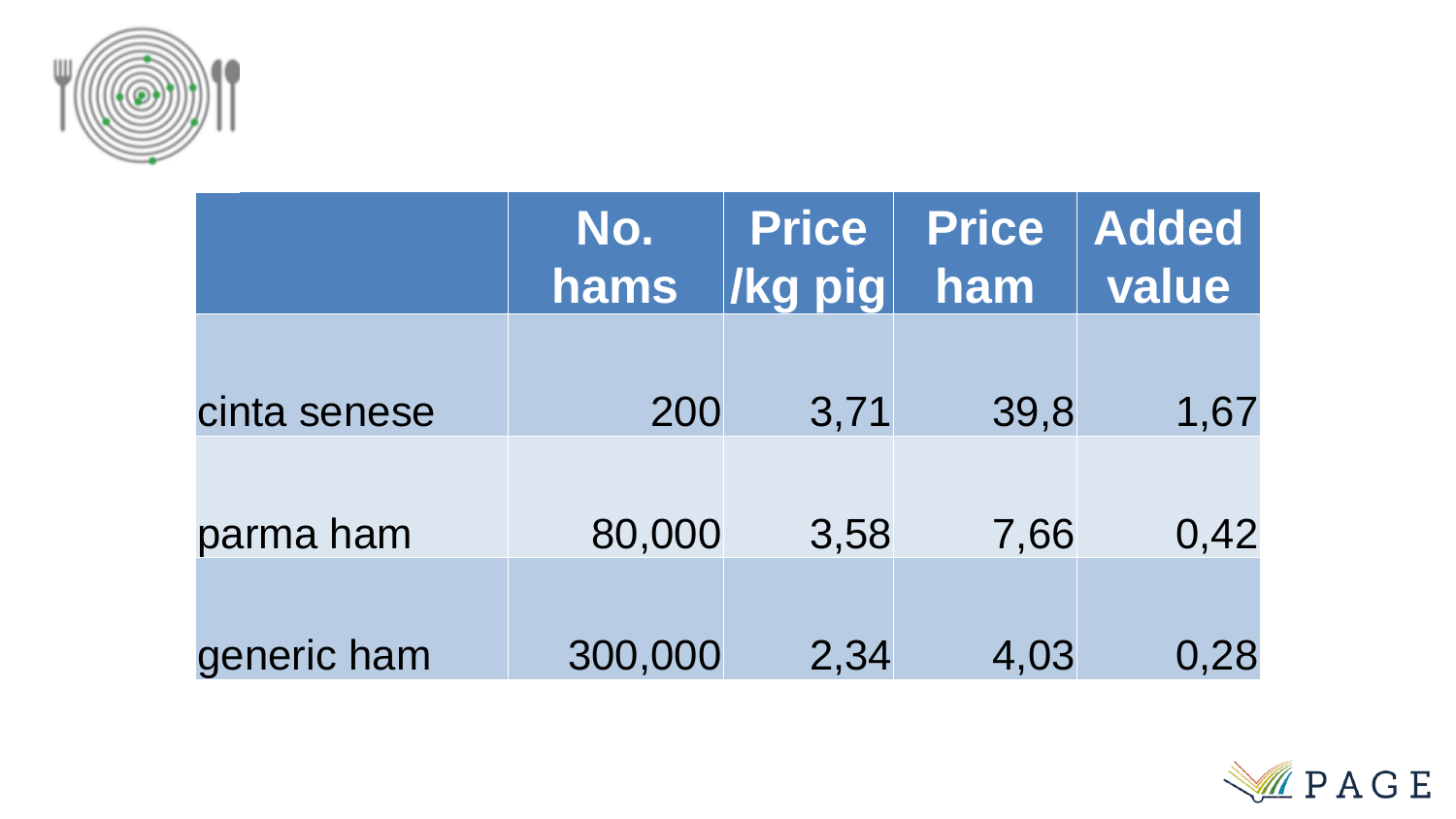

Schmitt, E., Galli, F., Menozzi, D., Maye, D., Touzard, J. M., Marescotti, A., ... & Brunori, G. (2017). Comparing the sustainability of local and global food products in Europe. *Journal of Cleaner Production*, *165*, 346-359.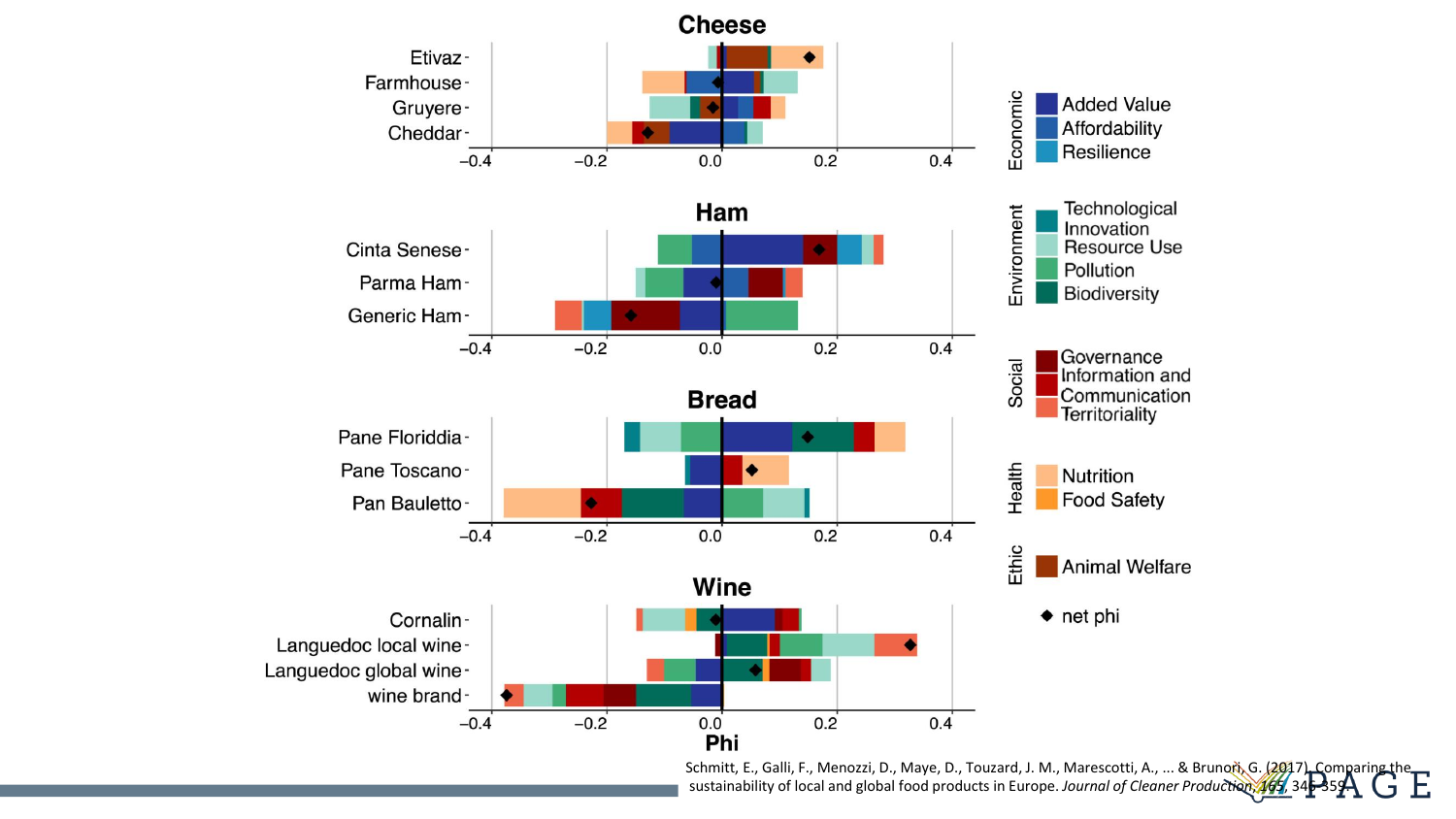

# **Who benefits from value creation?**

|                        | <b>Cinta Senese</b> |           | <b>Dutch generic ham</b> |           |
|------------------------|---------------------|-----------|--------------------------|-----------|
|                        | Rural               | Non rural | Rural                    | Non rural |
| Farming                | $+ + +$             |           | $+ +$                    |           |
| Non-farming            | $+ + +$             |           |                          | ╋╋╋       |
| Consumers/<br>citizens |                     | $+ + +$   |                          | $+ +$     |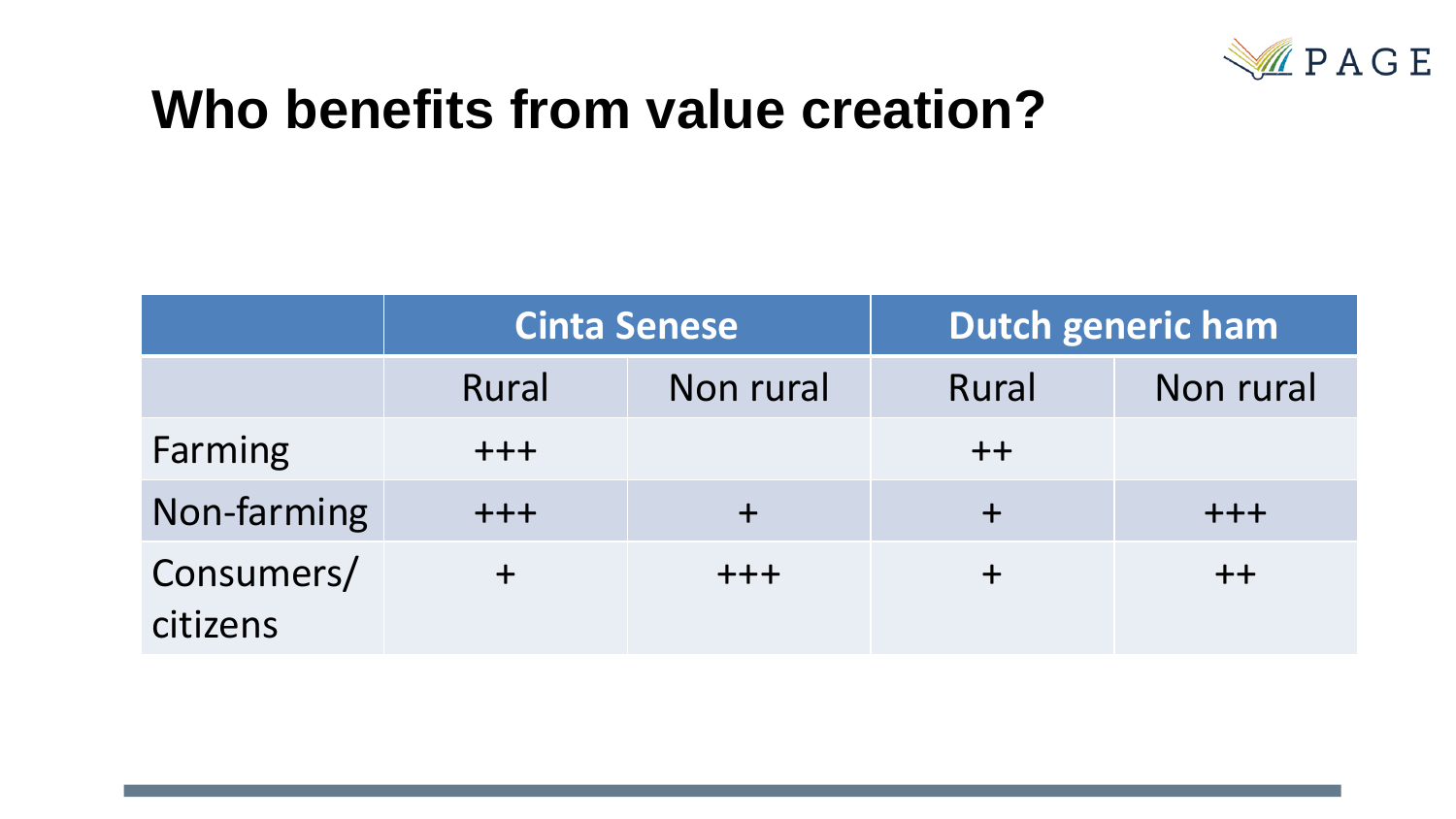## **Lessons learned from the research (with relevance for evaluation)**

#### **Lesson learned**

- Support to local business with local primary resource base keeps value created within the region
- Short food supply chains give visibility to local differences
- Food can help tourism to differentiate / tourism provides an outlet for food production
- Cooperation between farming and nonfarming can foster innovation and improve reputation of the rural area

#### **Indicators for evaluation**

- Number of local business units linked to local primary production
- Relevance of food supply chains in the area (structure, turnover, added value, sustainability performance)
- Number of rural tourist business units in the area / number of agri-tourisms / number of tourists
- Media coverage of the region and of its products
- Intensity of flows between tourist business and local food production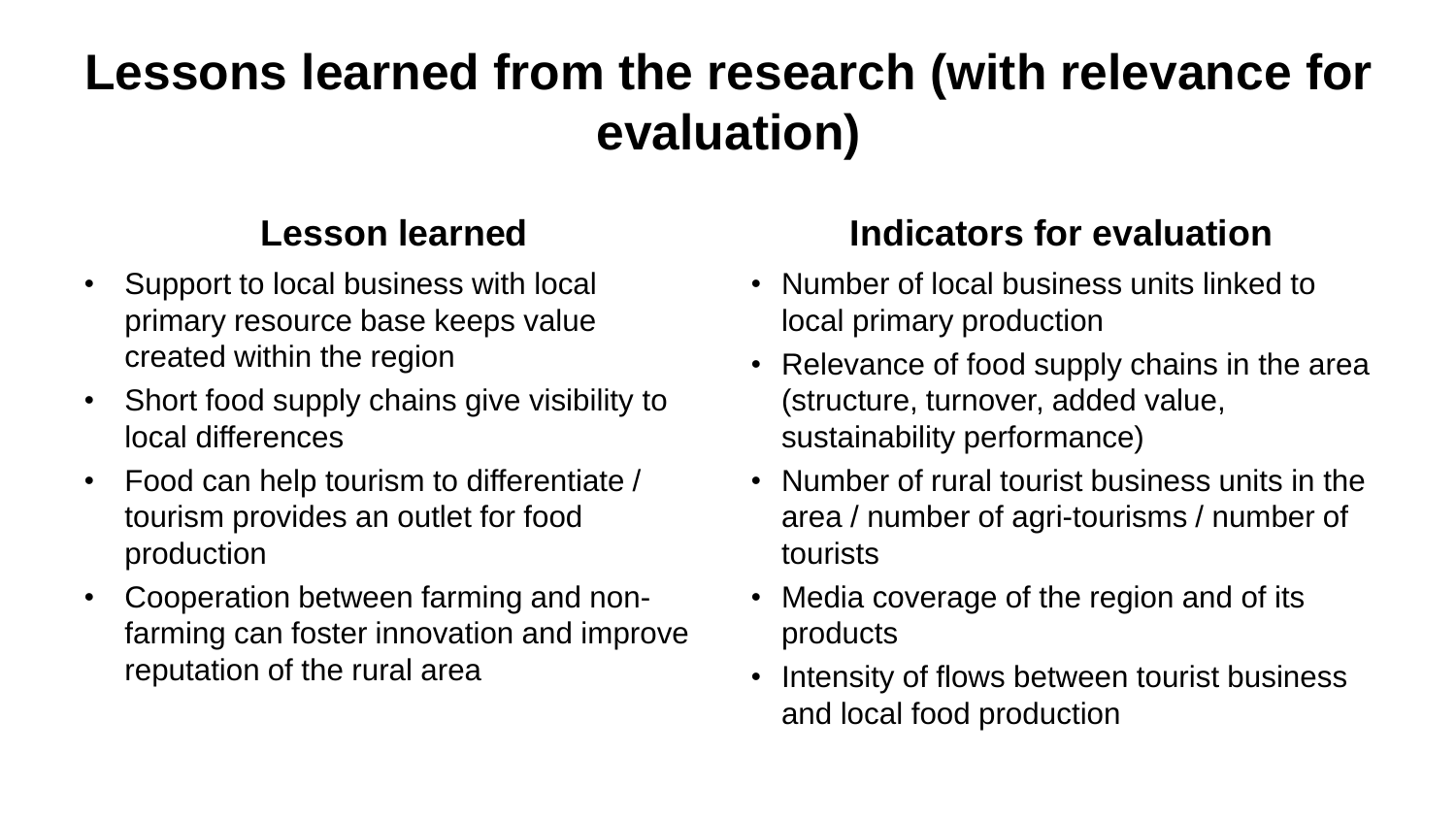

#### **Local and global performance**



Brunori, G., Galli, F., Barjolle, D., Van Broekhuizen, R., Colombo, L., Giampietro, M., ... & De Roest, K. (2016). Are local food chains more sustainable than global food chains? Considerations for assessment. *Sustainability*, *8*(5), 449.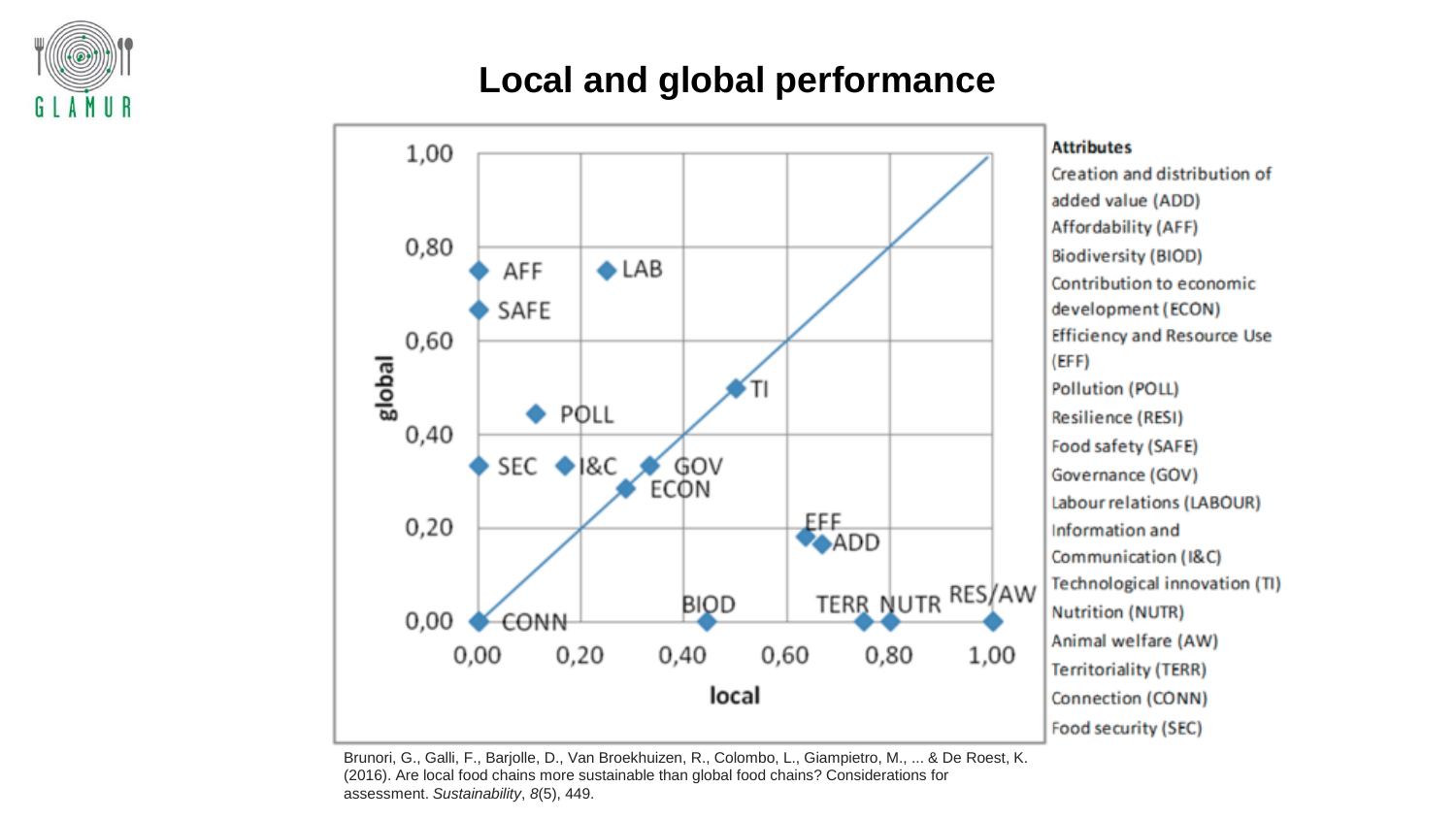

### …but local and global are connected *as shown in the following example (from Serbia)*

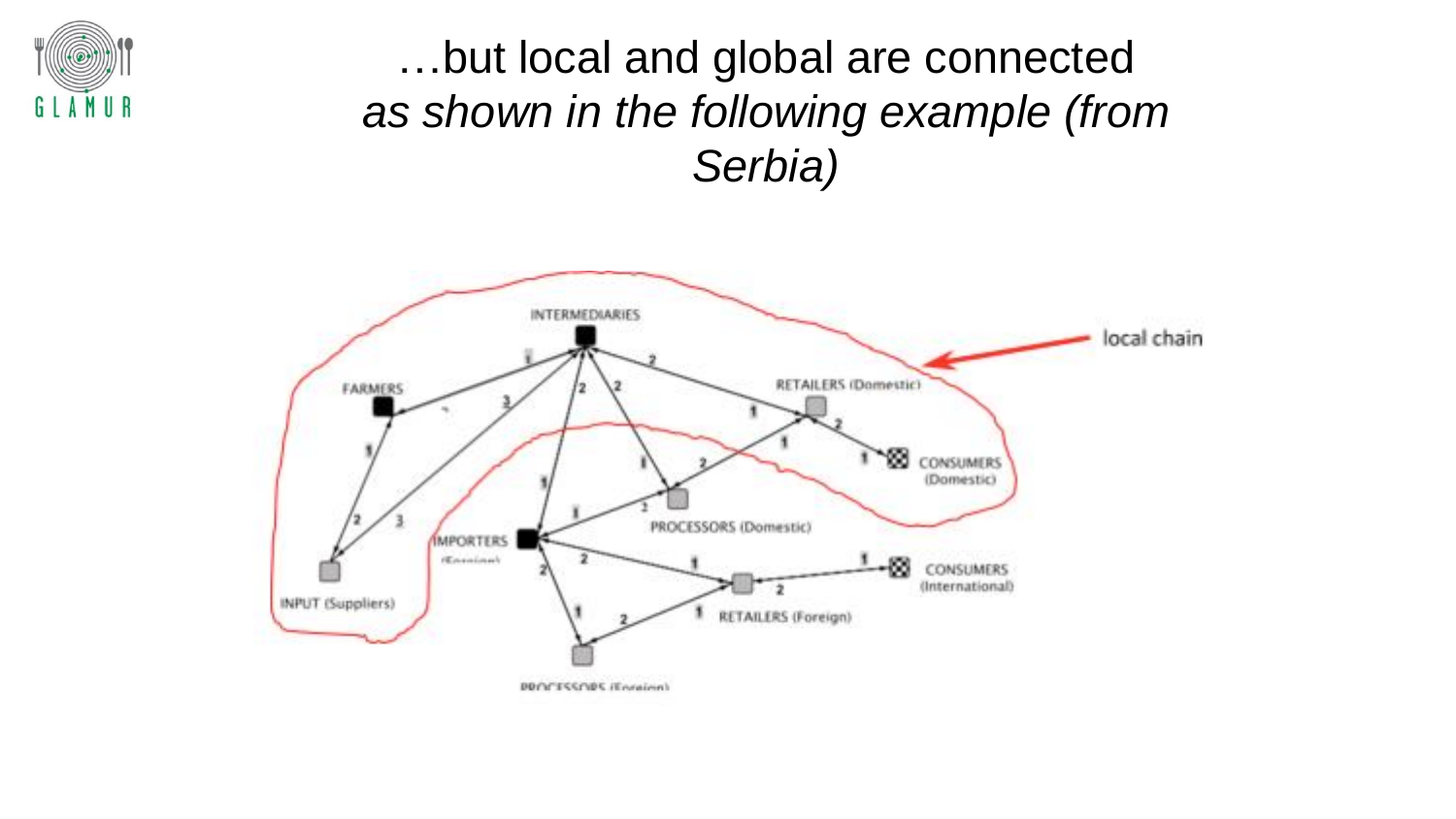

# **From value chains to territorial food systems**

You have to assess the contribution to value creation in relation to the characteristics of the system you are analysing…

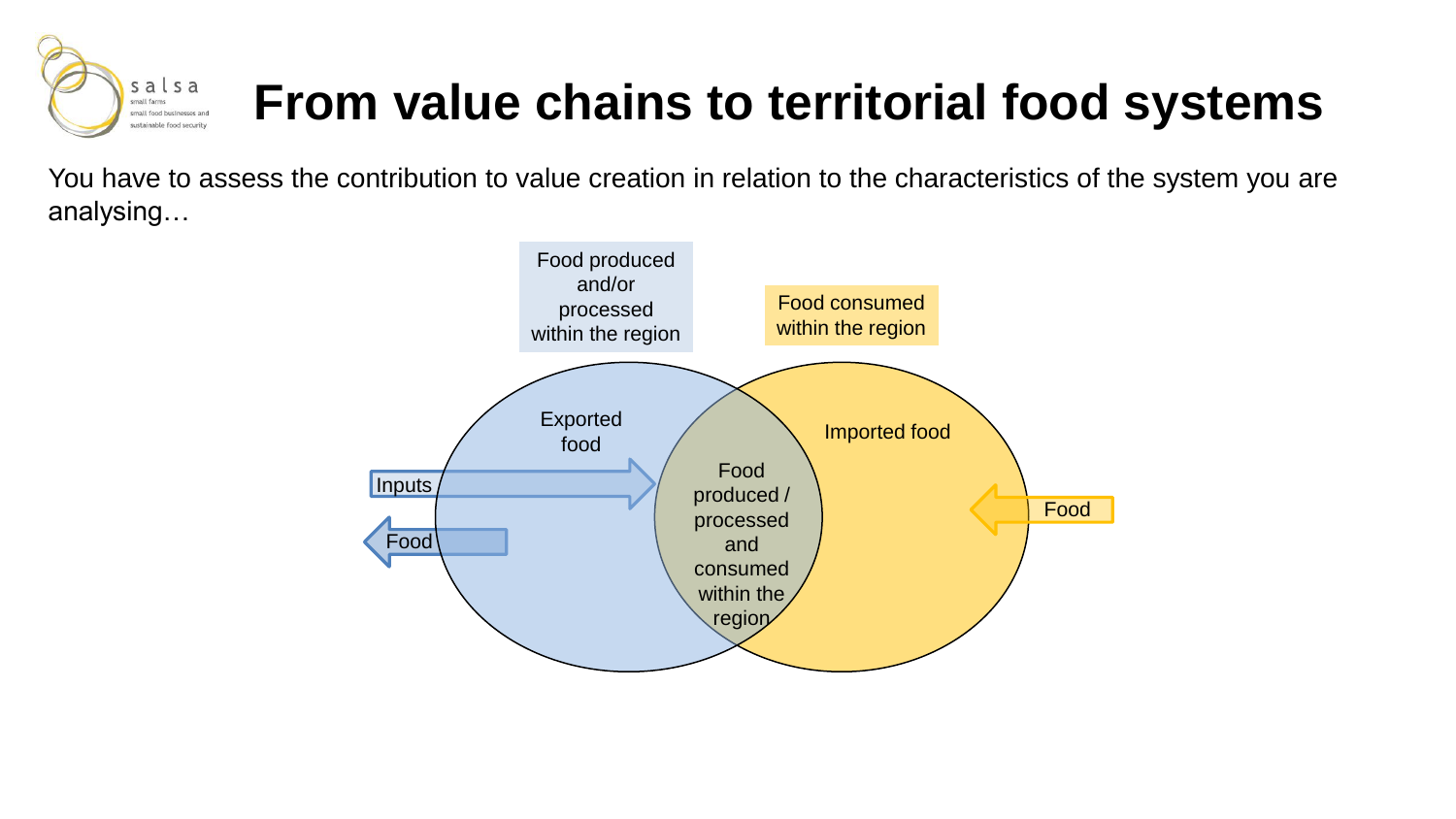### **Methods**

- Network mapping
- Analysis of the relational patterns and of the flows
- Participatory sustainability assessment
- Multicriteria analysis
- Life cycle analysis

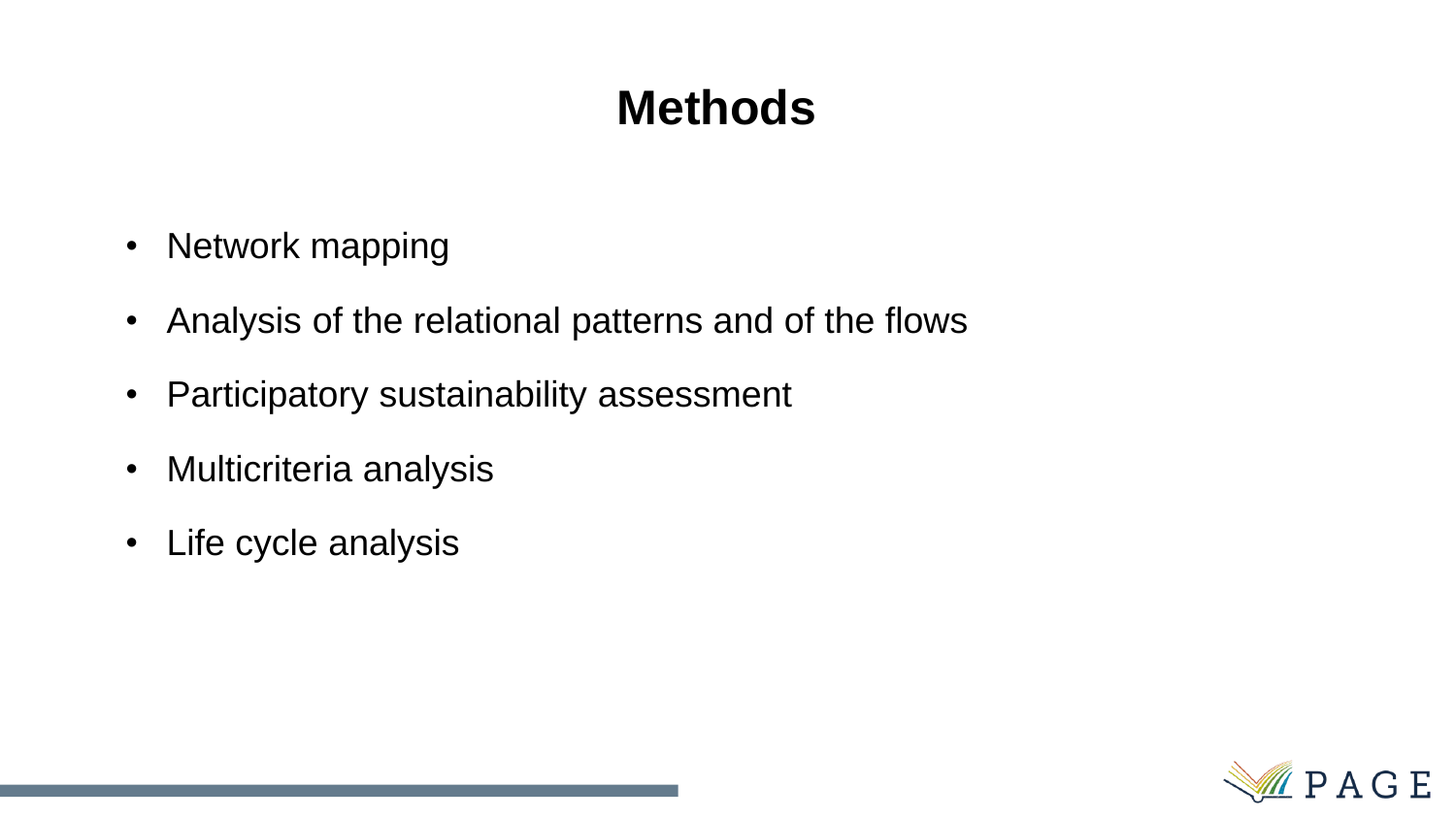### **Final considerations**

- Understanding the links between the farm and non farm sector is important
- Assessing processes of establishing links (these projects are about relational patterns)
- When considering both quantitative and qualitative assessment, the former has weaknesses and thus you need to combine the two
- Include assessment based on participatory processes (qualitative)
- For the evaluation of policies more broadly, take into account also innovation (not only technological, but also social, economic, etc.) – broader view